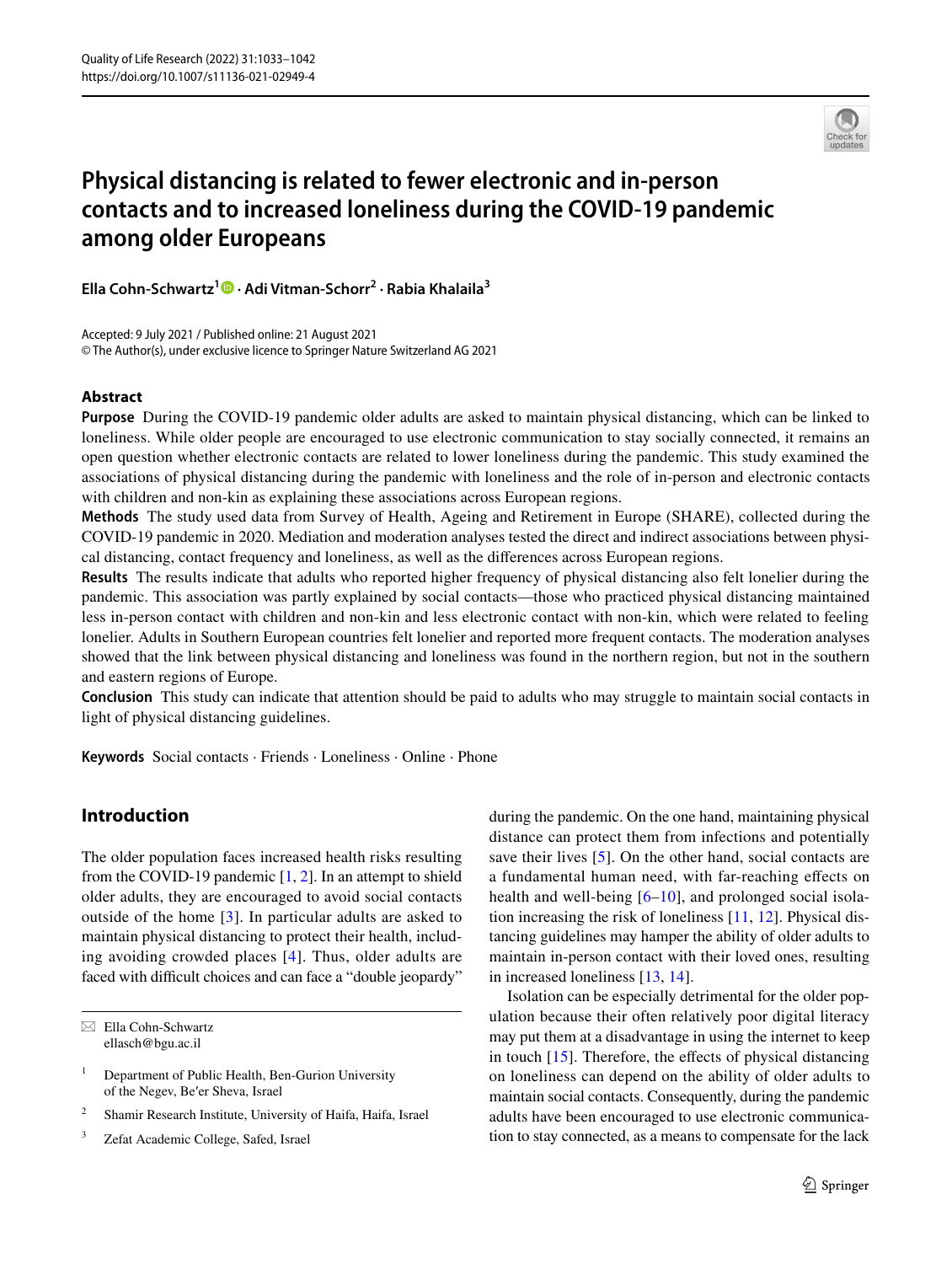of in-person contact  $[16]$  $[16]$ . However, it is unclear whether adults who adhere to physical distancing guidelines will indeed maintain more electronic contacts to keep in touch with loved ones. In "regular" times, social use of the internet is associated with decreased loneliness [\[17](#page-8-13)], which can improve quality of life [[18\]](#page-8-14), and electronic communication is considered as a useful means to maintain contact with physically remote people [\[19](#page-8-15)]. However, adults in "pre-COVID" studies were voluntarily using the internet and were often relatively educated and in a better cognitive status [[20](#page-8-16)].

During the pandemic, on the other hand, some adults might be pushed to take up more electronic forms of communication. The difusion model explains the spread of an innovation as a difusion process, in which a new technology is introduced to a comparatively small homogenous group from which it then slowly spreads out [[21\]](#page-8-17). Physical distancing can be related to higher prevalence of electronic communication around older individuals, leading to more use of such a communication mode. However, evidence to this extent is limited. Investigations of social contacts by older adults during the pandemic haven't diferentiated between in-person and electronic contact [[7,](#page-8-18) [22](#page-8-19)], and it is yet unclear whether electronic contact can be linked with lower loneliness of adults who maintain physical distancing guidelines during the pandemic.

When examining social contacts, it is necessary to distinguish between contact with children and non-kin, both of which constitute central types of social ties of adults [\[23,](#page-8-20) [24](#page-8-21)]. Contact with children is benefcial for well-being [[24\]](#page-8-21) and is related to lower loneliness among older adults [[25](#page-8-22)]. During the COVID-19 pandemic, contact with children was found to be associated with lower social loneliness among Dutch older adults [[7](#page-8-18)]. However, contact with children during the pandemic can also be shaped by normative obligation, possibly resulting in ambivalent and even confictual communication [[26\]](#page-9-0). Friends and other non-kin ties, on the other hand, can be more voluntary ties and more strongly linked to well-being [\[27\]](#page-9-1) and reduced loneliness [[25](#page-8-22), [28](#page-9-2)]. Therefore, the current investigation will examine the links of physical distancing to contact with children and non-kin ties, as well as their associations with loneliness.

As the COVID-19 pandemic is experienced across Europe, the pandemic's effects on loneliness and social contacts may vary between European countries. These countries difer in their prevalent norms of family solidarity, which afect loneliness and social contacts [\[29,](#page-9-3) [30](#page-9-4)]. Such norms are often stronger in Eastern Europe and weaker in Western Europe [[31\]](#page-9-5). A common fnding in "pre-COVID" times is that Southern European countries show a high prevalence of loneliness, while loneliness among older adults is less common in Western and Northern Europe [\[32](#page-9-6), [33\]](#page-9-7).This trend can be explained by Johnson and Mullins' [[34](#page-9-8)] concept of the "loneliness threshold"-people have their own minimal standards for social contacts, determined by the cultural value system in a society and the number of social contacts to which people are normally accustomed [[35\]](#page-9-9). In more collectivist cultures (like Southern European countries), pressures and expectations of communality are likely to be higher than in a more individualist type of culture (Northern European countries) [[36,](#page-9-10) [37](#page-9-11)]. Thus, we will inspect the associations of physical distancing, contacts and loneliness during the COVID-19 pandemic among European adults.

To sum, the current study will examine the associations of physical distancing during the COVID-19 outbreak with loneliness, and the role of in-person and electronic contacts with children and non-kin ties in these associations across European regions. Our investigation is guided by four hypotheses:

- (1) Adults who maintain physical distancing are more likely to report loneliness.
- (2) This association will be mediated by in-person contacts—physical distancing will be related to less inperson contact which will be related to more loneliness.
- (3) This association will be mediated by electronic contacts—physical distancing will be related to more electronic contact which will be related to less loneliness.
- (4) Adults in Southern European countries will report greater loneliness and more social contacts, and will present stronger associations between physical distancing and loneliness.

#### **Methods**

The present study is based on the Wave 8 COVID-19 data collected by the Survey of Health, Ageing and Retirement in Europe (SHARE) [[38](#page-9-12)]. SHARE is a cross-national panel survey of European community-dwelling adults aged 50 and above and their partner of any age [\[39\]](#page-9-13). The COVID-19 special dataset is based on interviews of a sub-sample of SHARE's panel respondents via a Computer Assisted Telephone Interview (CATI). It collected data targeted to the COVID-19 situation of European adults people who are 50 years and older [\[38](#page-9-12)]. The COVID-19 wave of SHARE was reviewed and approved by the Ethics Council of the Max Planck Society. All participants provided informed consent.

The study sample focuses on 52,061 participants who took part in the COVID-19 survey. The main analyses were performed on the 42,246 participants who had supplied full information for all the study variables. Participants from the following 27 European countries took part in the COVID-19 survey and were thus included in the present study: Germany, Switzerland, Belgium, Poland, Luxembourg, Hungary, Romania, Spain, Italy, France, Greece, Israel, Portugal, Bulgaria, Cyprus, Malta, Czech Republic, Slovenia, Estonia, Croatia, Lithuania, Latvia, Slovakia, Sweden, Netherlands, Denmark, and Finland.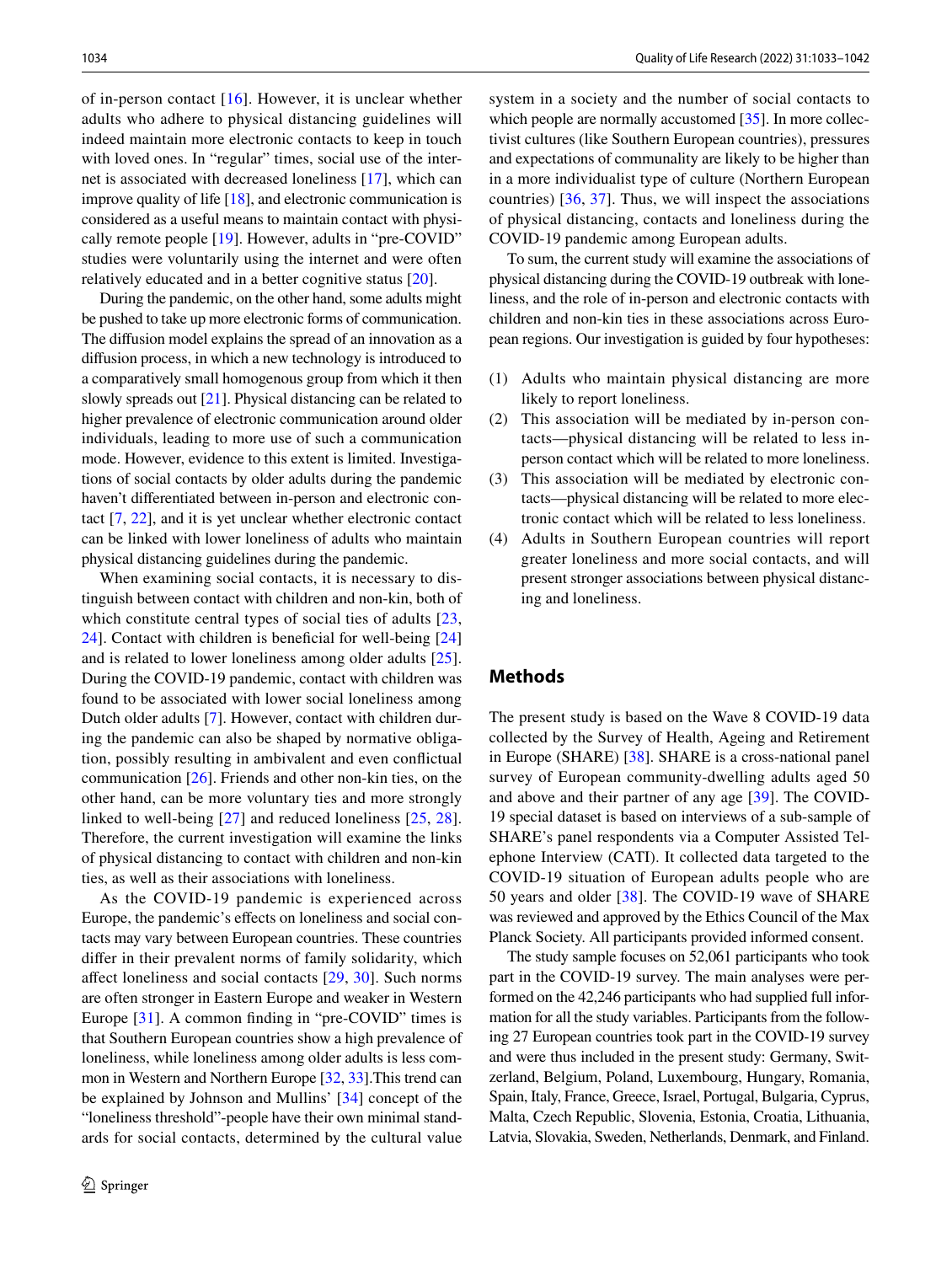We compared these participants to those who were not included in the analysis due to missing information in the dependent variable—loneliness, using *t* tests or chi-square tests for continuous or categorical variables, respectively (Supplementary table 1). Participants with missing information were more likely to be female, older, to live alone, perceive their health as poorer, less likely to have electronic contact with children and non-kin, less likely to have in-person contact with non-kin and more likely to live in the eastern region in Europe.

#### **Measures**

#### **Dependent variables**

#### **Loneliness**

*Loneliness* was measured using a single item to assess loneliness. This item uses the question "How much of the time do you feel lonely?" with response options being (1) "Often", (2) "Some of the time", (3) "Hardly ever or never" [\[40\]](#page-9-14). Due to few responses of "Often" (7%), we converted it to a binary measure by merging the categories of "Often" and "Some of the time". A score of 0 indicated no loneliness and a 1 indicated some degree of loneliness.

#### **Independent variable**

*Physical distancing.* Respondents were asked whether they ever left their home since the outbreak. If they reported leaving their home, they were asked "Since the outbreak of Corona, how often have you done the following activities, as compared to before the outbreak?". One of the activities inquired about was "Meeting with more than 5 people from outside your household?". Response options ranged between 1 "Not any more" and 4 "More often". We also added a 0 category to indicate those who have not left their home since the outbreak. Next, we recoded these fve responses such that a higher score indicated greater distancing (between 0 "More often" and 4 "Not left home").

#### **Mediators**

We used four indicators to assess the in-person and the electronic contacts of the participants with children and non-relatives such as friends and neighbours since the COVID-19 outbreak. Inperson contact was tapped by inquiring "Since the outbreak of Corona, how often did you have personal contact, that is, face to face, with the following people from outside your home?" Electronic contact was inquired with the question: "Since the outbreak of Corona, how often did you have contact by phone, email or any other electronic means with the following people from outside your home?" We focused on responses describing

contact with children and "Other non-relatives like neighbours, friends, or colleagues". Each variable was measured on a 5-point Likert scale, ranging between 1 "Never" and 5 "Daily", with higher scores indicating more frequent contact.

#### **Covariates**

Covariates were sex, age, household's fnancial status, perceived health status, living alone and regions of Europe. Age was defned as continuous measures. Sex was a dichotomous variable  $(0)$  = male, 1 = female). Self-assessed health was measured on a 5-point Likert scale, ranging from 1 "Poor" to 5 "Excellent", such that a higher score indicated better perceived health. Household's fnancial status was defned as the household's ability to make ends meet since the outbreak, measured with a Likert scale ranging between 1 "With great difficulty" and 4 "Easily". We also considered whether participants lived alone or not. Regions of Europe were clustered into four categories according to the division of Nielsen, Halling and Andersen-Ranberg [[41\]](#page-9-15): Central-Western Europe (countries: Germany, Switzerland, Belgium, Poland, Luxembourg, Hungary, and Romania); Southern Europe (countries: Spain, Italy, France, Greece, Israel, Portugal, Bulgaria, Cyprus, and Malta); Eastern Europe (countries: Czech Republic, Slovenia, Estonia, Croatia, Lithuania, Latvia, Slovakia); and Northern Europe (countries: Sweden, Netherlands, Denmark, and Finland). In the multivariable analysis, the variable was divided into three dummy variables and Central-Western Europe was defned as the reference category.

#### **Data analyses**

Descriptive statistics were applied to the background and study variables. Next, associations between the independent variable, dependent variable, mediators, and covariates were examined using chi square tests and Pearson correlations (not all data shown).

Multivariable analysis was computed in which the four mediators (in-person contact frequency with children; electronic contact frequency with children; in-person contact frequency with non-kin; electronic contact frequency with nonkin) were entered simultaneously to test the components of the mediation model using the bootstrapping method for assessing the indirect efects of the mediation model in the PROCESS statistical program [\[42](#page-9-16), [43\]](#page-9-17). Thus, the multiple meditation model was investigated by directly testing the signifcance of the indirect efect of physical distancing on loneliness through the four mediators described above. The indirect efects were quantifed as the product of the efects of physical distancing on the mediators (path *a*) and the efect of the mediators on loneliness (path *b*), while controlling for covariates.

The total effect (*path c*, without mediators) was calculated using a regular logistic regression model, with loneliness as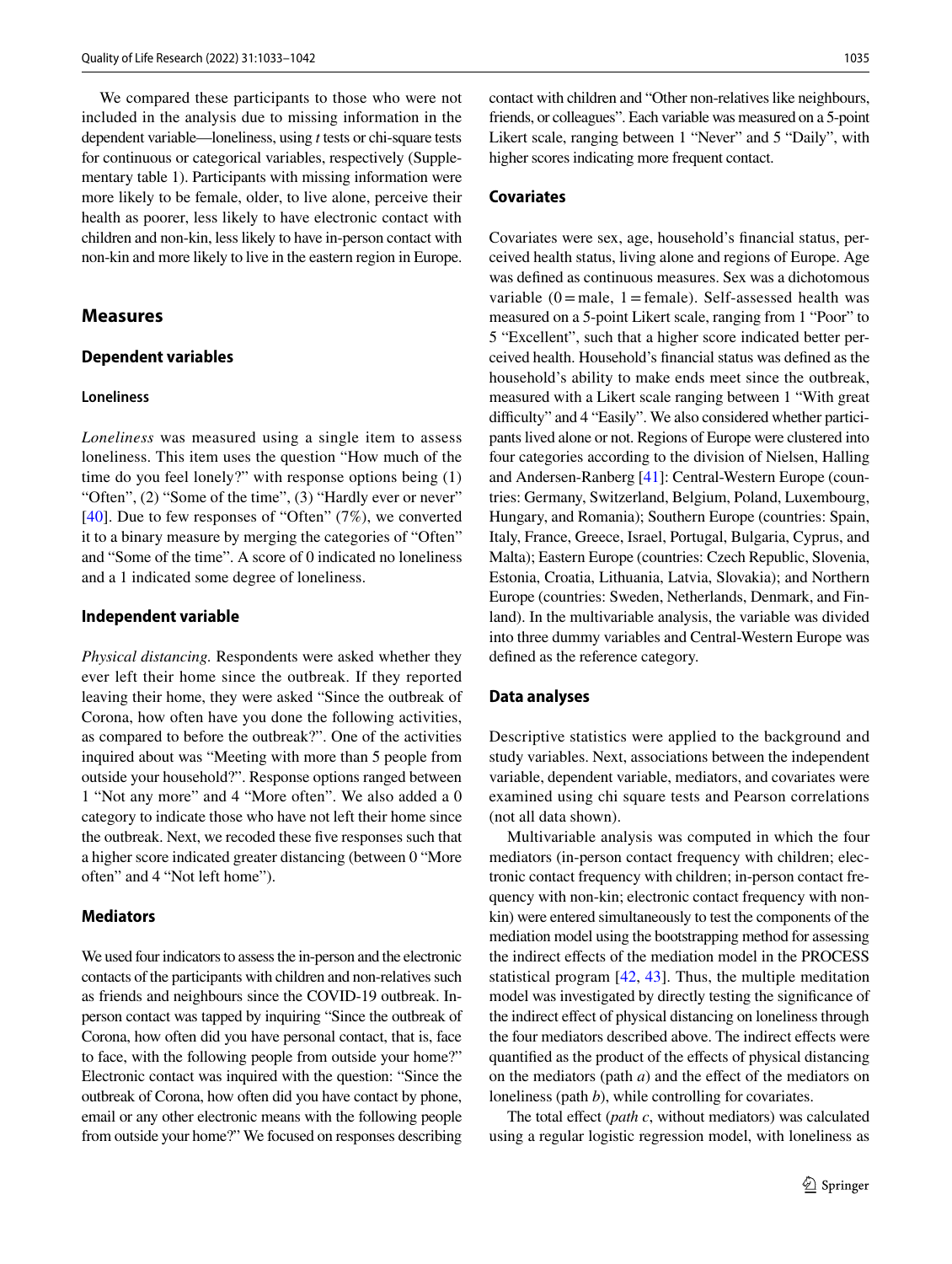a binary outcome—controlling for the covariates (data not shown). The direct effect (weight *c'*, with mediators) and indirect effects  $(a \times b$  weights) of physical distancing on loneliness, were calculated using the multiple mediator analysis which is based on a logistic regression model. Since the mediators are continuous, the coefficients (a) associated with the paths between physical distancing and the mediators were estimated using linear regression models. The indirect efects were calculated through bootstrapping set at 5000 samples. Bootstrapping is a non-parametric method based on resampling with replacement which is done many times. From each of these samples the indirect effect is computed and a sampling distribution can be empirically generated. Because the mean of the bootstrapped distribution will not exactly equal the indirect effect a correction for bias can be made. Confdence intervals were calculated using this method by sorting the lowest to highest of these 5000 samples of the original dataset, yielding a 95-percentile confdence interval (if the number 0 falls within the confdence intervals, the tested effect would be non-significant). Nagelkerke's statistic (pseudo  $R^2$ ) shows the total variance accounted for in the model. To calculate the explained variance added by the mediators we obtained the Nagelkerke's pseudo  $R^2$  from the model without the mediators and subtracted it from the model

with the mediators. The difference in pseudo  $R^2$  indicates the explained variance added by the inclusion of the mediators.

Finally, we carried out logistic regression analyses to test the efect of the interaction (physical distancing \* regions in Europe) on loneliness, after controlling for the efects of covariates. Odds ratio and 95% confdence intervals indicate the effect of each of the interactions between physical distancing with the three dummy regions of Europe (northern, southern, and eastern vs. central-western) and whether it met statistical signifcance. Chi-square test indicate whether the set of independent variables in the model reliably predicts the outcome. All analyses were run using SPSS 25.0.

## **Results**

Table [1](#page-3-0) shows the sample characteristics. About 29% of the participants reported feeling lonely and their average score on physical distancing was high, with an average of 2.7 (range: 0–4), indicating they met more than fve people between "less often" and "not any more" since the outbreak. The respondents reported that since the outbreak they had in-person contact with their children "about once a week" (3, range: 1–5), while reporting electronic contact with their

| Variables                                  | $N(\%)$      | Mean $(SD)$ | Valid range |
|--------------------------------------------|--------------|-------------|-------------|
| Dependent variable                         |              |             |             |
| Loneliness                                 |              |             |             |
| Not lonely                                 | 36668 (71.2) |             |             |
| Lonely                                     | 14842 (28.8) |             |             |
| Independent variable                       |              |             |             |
| Physical distancing                        |              | 2.7(0.8)    | $0 - 4$     |
| <b>Mediators</b>                           |              |             |             |
| In-person contact frequency with children  |              | 2.9(1.4)    | $1 - 5$     |
| Electronic contact frequency with children |              | 4.0(1.1)    | $1 - 5$     |
| In-person contact frequency with non-kin   |              | 2.3(1.2)    | $1 - 5$     |
| Electronic contact frequency with non-kin  |              | 2.8(1.1)    | $1 - 5$     |
| Covariates                                 |              |             |             |
| <b>Sex</b>                                 |              |             |             |
| Women                                      | 30064 (57.7) |             |             |
| Men                                        | 21997 (42.3) |             |             |
| Age                                        |              | 70.5(9.2)   | $50 - 103$  |
| Household financial status                 |              | 2.8(0.9)    | $1 - 4$     |
| Perceived health status                    |              | 2.9(0.9)    | $1 - 5$     |
| Household arrangement                      |              |             |             |
| Lives alone                                | 12637 (24.3) |             |             |
| Lives with others                          | 39423 (75.7) |             |             |
| Regions of Europe                          |              |             |             |
| Central-Western                            | 15412 (30.1) |             |             |
| Southern                                   | 15589 (30.4) |             |             |
| Eastern                                    | 15414 (30.1) |             |             |
| Northern                                   | 4820 (9.4)   |             |             |

<span id="page-3-0"></span>**Table 1** Descriptive statistics of the study variables (*N*=52061)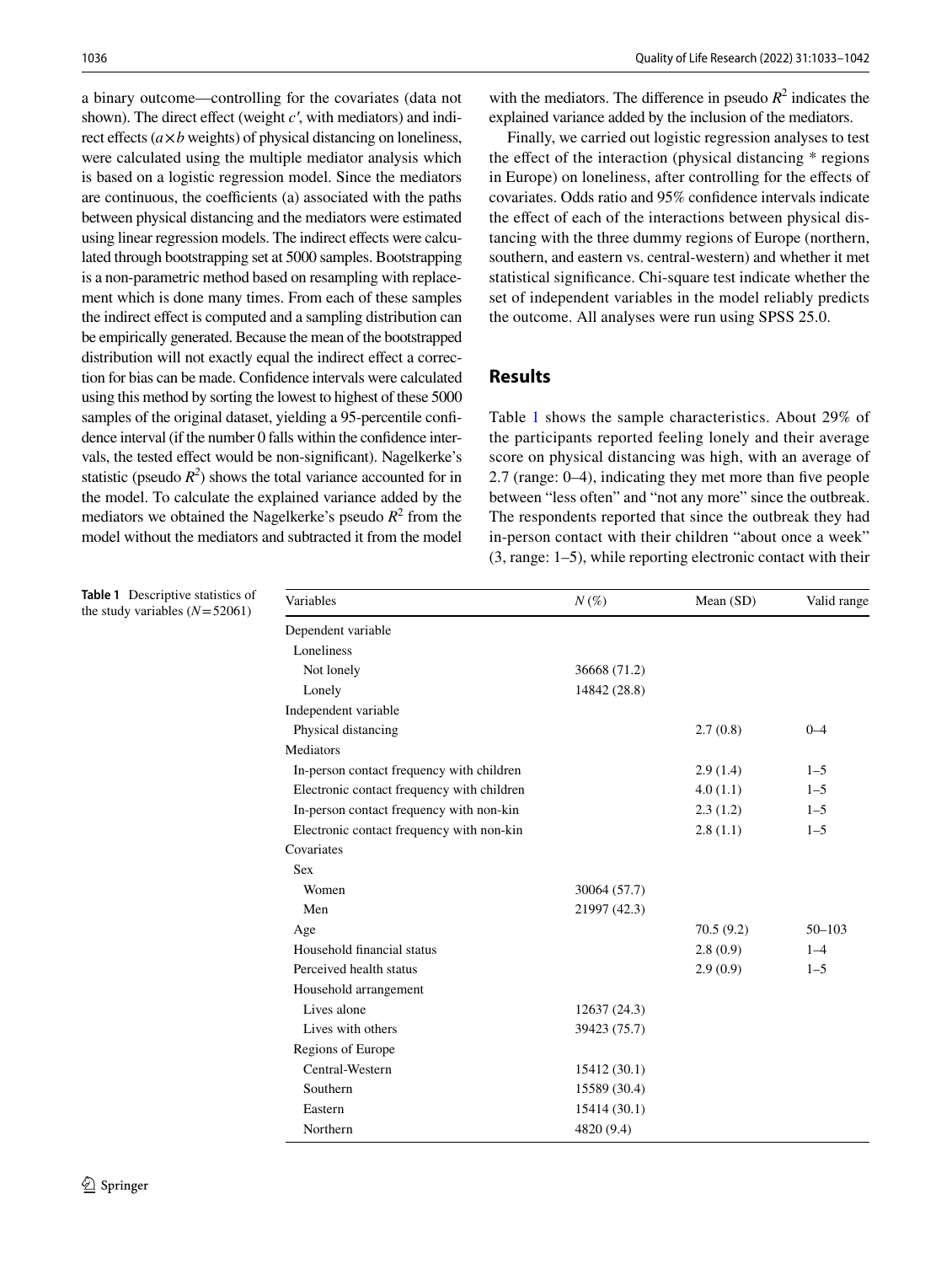<span id="page-4-0"></span>**Fig. 1** Regular logistic regression depicting the beta coefficient of the direct effect (path *c*) without mediators (**A**); and a multiple mediator model—(**B**) depicting the beta coefficients of the direct effect with mediators (path  $c'$ ) and the indirect effects (paths *a* and *b*) of physical distancing on loneliness via the four mediators (In-person contact with children; electronic contact with children; in-person contact with non-kin; Electronic contact with non-kin), controlling for covariates. \*\**p*<0.01, \*\*\**p*<0.001



children "several times a week" (4, range: 1–5). The participants reported in-person contact frequency with non-kin was "less often" than once a week  $(2, \text{range: } 1-5)$ , while electronic contact with non-kin was more frequent, "about once a week" (3, range: 1–5). Table [1](#page-3-0) also shows that the sample consisted of a majority of women, at an average age of 71. Almost a quarter of the respondents lived alone. About 30% lived in the central-western region in Europe, 30% in the southern region, 30% in the eastern region and 9% in the northern region.

#### **Mediation efects: direct and indirect efects**

We first tested the direct effect by logistic regression analysis—whether physical distancing was associated with loneliness, while controlling for covariates (see Fig. [1A](#page-4-0)). The results indicated a signifcant total direct efect of physical distancing on loneliness  $[B = 0.089, \text{ se} = 0.013, p < 0.001,$ *Nagelkerke*  $(R^2)$  = 0.14]. That is, greater physical distancing

was linked with a high probability of feeling lonely, regardless of the efects of covariates and mediators.

We then examined whether the direct effect was mediated by the four mediators (in-person contact frequency with children; electronic contact frequency with children; in-person contact frequency with non-kin; electronic contact frequency with non-kin), while controlling for the covariates (see Fig. [1](#page-4-0)B). After adding the four mediators, the direct efect of physical distancing on loneliness decreased, albeit remaining significant  $[B = 0.079, \text{ se} = 0.015, p < 0.001, 95\%$ CI=0.050, 0.108, *Nagelkerke*  $(R^2)$ =0.19]. In other words, the beta coefficient of the link between physical distancing and loneliness declines from  $B = 0.089$  (without mediators) to  $B = 0.079$  (with mediators) which indicates partial mediation via the mediators.

The beta coefficients of the indirect effects (see Fig. [1](#page-4-0)B, and Table [2](#page-5-0)) were signifcant for three of the mediators, except electronic contacts with children, indicating that physical distancing was related to lower in-person contact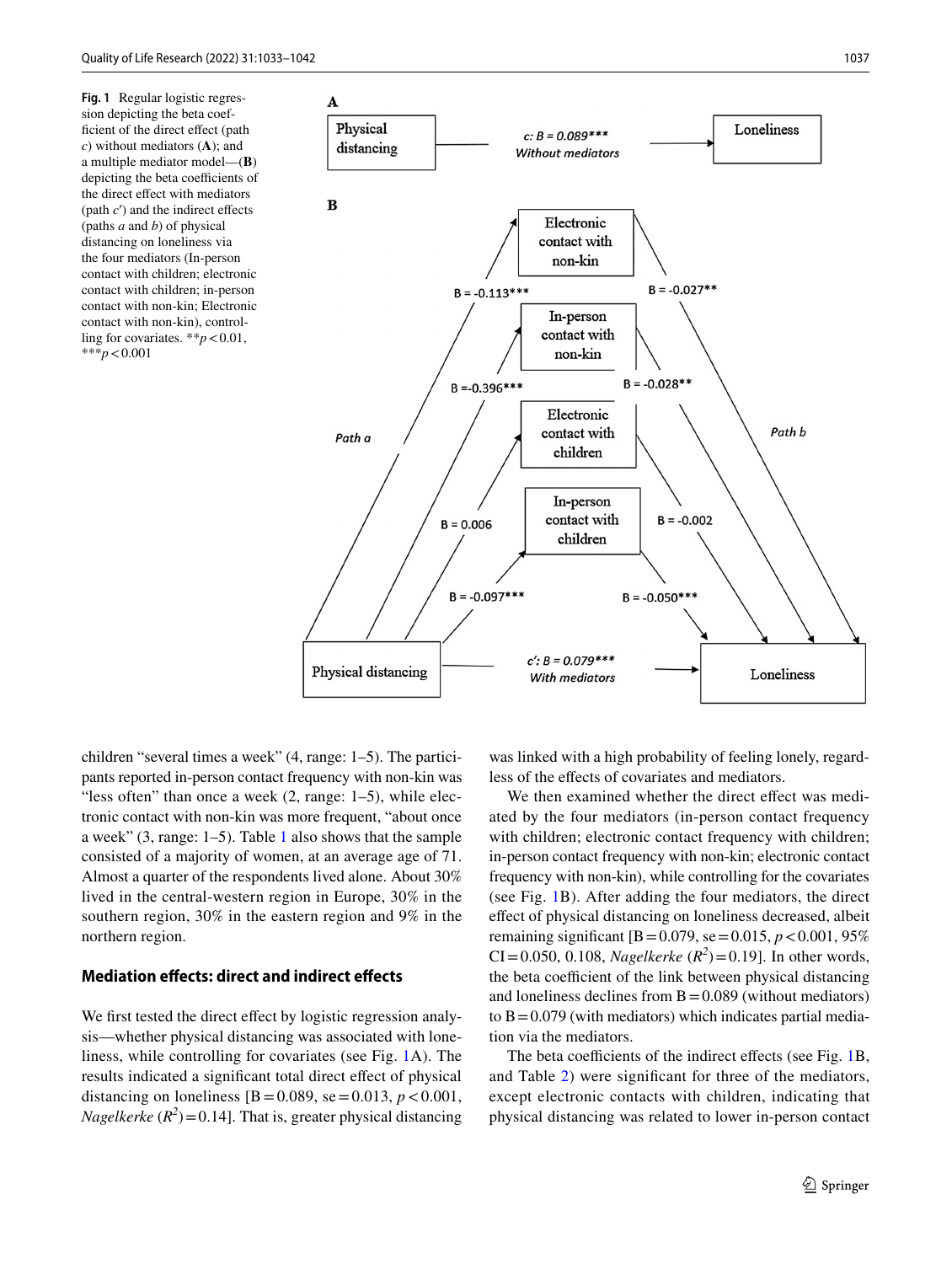<span id="page-5-0"></span>**Table 2** Direct efects of physical distancing on loneliness since the COVID-19 outbreak and indirect efects through in-person contact and electronic contact frequency with children and with non-kin (*N*=42246)

| Direct effects of physical distancing on loneliness since the COVID-19 outbreak—with mediators and covariates  |                  |          |          |           | Nagelkerke<br>(pseudo $R^2$ ) (p<br>value) |
|----------------------------------------------------------------------------------------------------------------|------------------|----------|----------|-----------|--------------------------------------------|
|                                                                                                                | B                | 95% CI   |          | $p$ value |                                            |
| Constant                                                                                                       | 0.452            | 0.159    | 0.745    | < 0.001   | 0.19 (< 0.001)                             |
| Independent variable                                                                                           |                  |          |          |           |                                            |
| Physical distancing                                                                                            | 0.079            | 0.050    | 0.108    | < 0.001   |                                            |
| <b>Mediators</b>                                                                                               |                  |          |          |           |                                            |
| In-person contact frequency with children                                                                      | $-0.050$         | $-0.067$ | $-0.033$ | < 0.001   |                                            |
| Electronic contact frequency with children                                                                     | $-0.002$         | $-0.025$ | 0.020    | $= 0.846$ |                                            |
| In-person contact frequency with non-kin                                                                       | $-0.028$         | $-0.049$ | $-0.007$ | < 0.010   |                                            |
| Electronic contact frequency with non-kin                                                                      | $-0.027$         | $-0.049$ | $-0.005$ | < 0.010   |                                            |
| Covariates                                                                                                     |                  |          |          |           |                                            |
| <b>Sex</b>                                                                                                     | 0.431            | 0.381    | 0.481    | < 0.001   |                                            |
| Age                                                                                                            | 0.009            | 0.006    | 0.012    | < 0.001   |                                            |
| Household's financial status                                                                                   | $-0.306$         | $-0.333$ | $-0.280$ | < 0.001   |                                            |
| Perceived health status                                                                                        | $-0.321$         | $-0.348$ | $-0.294$ | < 0.001   |                                            |
| Household arrangement                                                                                          | $-1.308$         | $-1.362$ | $-1.254$ | < 0.001   |                                            |
| Southern Europe                                                                                                | 0.256            | 0.194    | 0.319    | < 0.001   |                                            |
| Eastern Europe                                                                                                 | $-0.127$         | $-0.188$ | $-0.066$ | < 0.001   |                                            |
| Northern Europe                                                                                                | $-0.218$         | $-0.314$ | $-0.122$ | < 0.001   |                                            |
| <i>Indirect effect</i> of physical distancing on loneliness since the COVID-19 outbreak via the four mediators |                  |          |          |           |                                            |
|                                                                                                                | $\boldsymbol{B}$ | 95% CI   |          |           |                                            |
| In-person contact with children                                                                                | 0.004            | 0.003    | 0.006    |           |                                            |
| Electronic contact with children                                                                               | 0.000            | $-0.000$ | 0.000    |           |                                            |
| In-person contact with non-kin                                                                                 | 0.011            | 0.003    | 0.019    |           |                                            |
| Electronic contact with non-kin                                                                                | 0.003            | 0.001    | 0.005    |           |                                            |

Value labels of categorical variables: Loneliness  $(0=not$  lonely,  $1=$ Lonely); Sex  $(0=male, 1=female)$ ; Perceived health status  $(1=poor$  to  $5 =$ excellent); Household arrangement (0=lives alone, 1=lives with others); Household's financial status (1=With great difficulty to 4=easily); Northern Europe (0=Central-Western, 1=Northern Europe); Southern Europe (0=Central-Western Europe, 1=Southern Europe); Eastern Europe  $(0 = Central-Western, 1 = Eastern Europe)$ 

frequency with children and non-kin, as well as to lower electronic contact frequency with non-kin, and these in turn, were linked to a higher likelihood of feeling lonely. Adding these mediators contributed 5% to the explained variance in loneliness, after the contribution of the covariates (see Table [2](#page-5-0) and Fig. [1\)](#page-4-0). This indicated that taking into account these mediators explained an additional 5% of variance in the feeling of loneliness, via indirect paths, beyond the 14% of variance that was found without mediators.

Table [3](#page-6-0) presents the direct efects of regions in Europe (with the central-western region as the reference category) on the four mediators, while controlling for the covariates. The results showed the in-person contact with children was more frequent in the southern region of Europe and less frequent in the northern region compared with the centralwestern region. It was also found that electronic contact with children was more frequent in the southern and eastern regions compared with the central-western region while being less frequent in the northern region of Europe. In-person contact with non-kin was less frequent in the southern and eastern regions than the central region, but was more frequent in the northern region. In addition, electronic contact with non-kin was more frequent in the southern and eastern regions than the central-western region.

## **Moderation efects**

Logistic regression analysis was conducted to explore the efect of the interaction (physical distancing \* regions in Europe) on loneliness, controlling for covariates. The interaction model was significant  $[\chi^2(3, 15) = 7255.87]$ , *p* < 0.001]. This result indicated that the probability of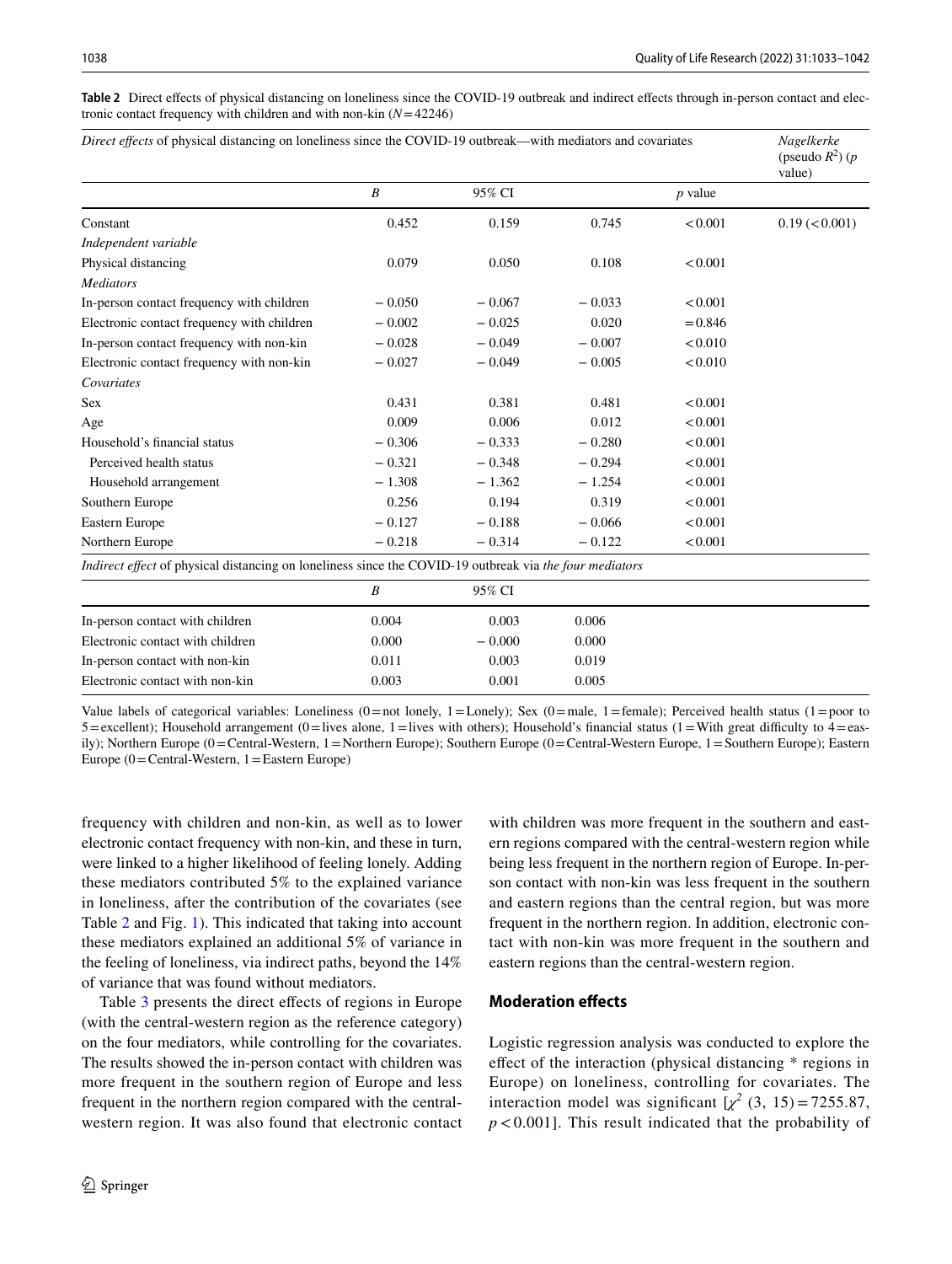$N = 42246$ 

| degions in Europe In-person contact with children                                                                                                                                                                                           |                               |      |                |         | Electronic contact with children |               |                |         | In-person contact with non-kin |               |                |         | Electronic contact with non-kin |             |                |
|---------------------------------------------------------------------------------------------------------------------------------------------------------------------------------------------------------------------------------------------|-------------------------------|------|----------------|---------|----------------------------------|---------------|----------------|---------|--------------------------------|---------------|----------------|---------|---------------------------------|-------------|----------------|
|                                                                                                                                                                                                                                             | $95\%$ CI                     |      | <i>p</i> value |         | 95% CI                           |               | <i>p</i> value |         | 95% CI                         |               | <i>p</i> value |         | 95% CI                          |             | <i>p</i> value |
| Southern Europe                                                                                                                                                                                                                             | $0.15$ $0.11$                 |      | $0.19$ 0.001   | 0.49    | 0.46                             | 0.52          | 0.001          |         | $-0.07 - 0.10$                 | $-0.04$ 0.001 |                | 0.37    |                                 | $0.34$ 0.39 | 0.001          |
| lastern Europe                                                                                                                                                                                                                              | $-0.01 - 0.03$                | 0.03 | 0.860          | 0.07    | 0.05                             | 0.10          | 0.001          | $-0.12$ | $-0.15$                        | $-0.09$       | 0.001          | 0.18    | 0.15                            | 0.20        | 0.001          |
| <b>Jorthern Europe</b>                                                                                                                                                                                                                      | $-0.15$ $-0.19$ $-0.12$ 0.001 |      |                | $-0.14$ | $-0.18$                          | $-0.11$ 0.001 |                | 0.06    | 0.02                           | 0.10          | 0.001          | $-0.01$ | $-0.05$ 0.02                    |             | 0.386          |
| Regions in Europe: Southern Europe (0=Central-Western Europe, 1=Southern Europe); Eastern Europe (0=Central-Western, 1=Eastern Europe); Northern Europe (0=Central-Western,<br>= Northern Europe); The models controlled for the covariates |                               |      |                |         |                                  |               |                |         |                                |               |                |         |                                 |             |                |

<span id="page-6-0"></span>**Table 3**

Direct efects of regions in Europe on the four mediators—in-person and electronic contact frequency with children and with non-kin (

feeling lonely increased when the degree of physical distancing increased in the northern region  $[B=0.15, P=0.001,$ 95%CI: 1.04–1.30, OR = 1.16], but not in the southern and eastern regions, compared with central-western region (data not shown).

## **Discussion**

To sum, the current investigation showed that during the COVID-19 pandemic, European adults that maintained physical distancing were more likely to feel lonely, in accordance with our frst hypothesis. This efect was mediated by in-person contact, confrming our second hypothesis. Specifcally, maintaining physical distancing was associated with less in-person contacts with children and non-kin, which were in turn associated with greater loneliness. The efect of physical distancing was also mediated by electronic contact with non-kin, but in the opposite direction to our hypothesis. That is, adults who maintained physical distancing reported less electronic contact with non-kin, and this was related to increased loneliness. Finally, adults in southern European countries reported greater loneliness, while reporting more contact with children, more electronic contact with non-kin and less in-person contact with nonkin, compared to central-western European countries. In the northern region, physical distancing was more strongly associated with loneliness compared to central-western European countries when accounting for the interaction term between physical distancing and regions. This partially confrmed our fourth hypothesis.

This study showed that adults who adhered to physical distancing guidelines and reduced encounters with more than fve people felt lonelier compared to those who reported lower adherence to these guidelines. This suggests that even tough physical distancing guidelines can decrease the risk of COVID-19 infections for older adults, they may place them at risk of greater loneliness [[3](#page-8-2)]. Overall, there are indications that older adults as a group have not necessarily suffered from increased loneliness during the pandemic [\[44,](#page-9-18) [45](#page-9-19)]. However, our results could suggest that attention should be directed towards adults who maintained more physical distancing, as they face a greater risk of loneliness. These results can also help explain previous fndings of less loneliness among older compared to younger adults during the pandemic [[44](#page-9-18)]—older adults could be less likely to attend crowded places (e.g. a workplace) and less likely to feel lonely when kept away from such venues. However, adults who are used to crowded places (such as community centres) can feel lonelier when decreasing their attendance of such venues.

We also examined the mediating pathways that can explain the efect of physical distancing. Adults who adhered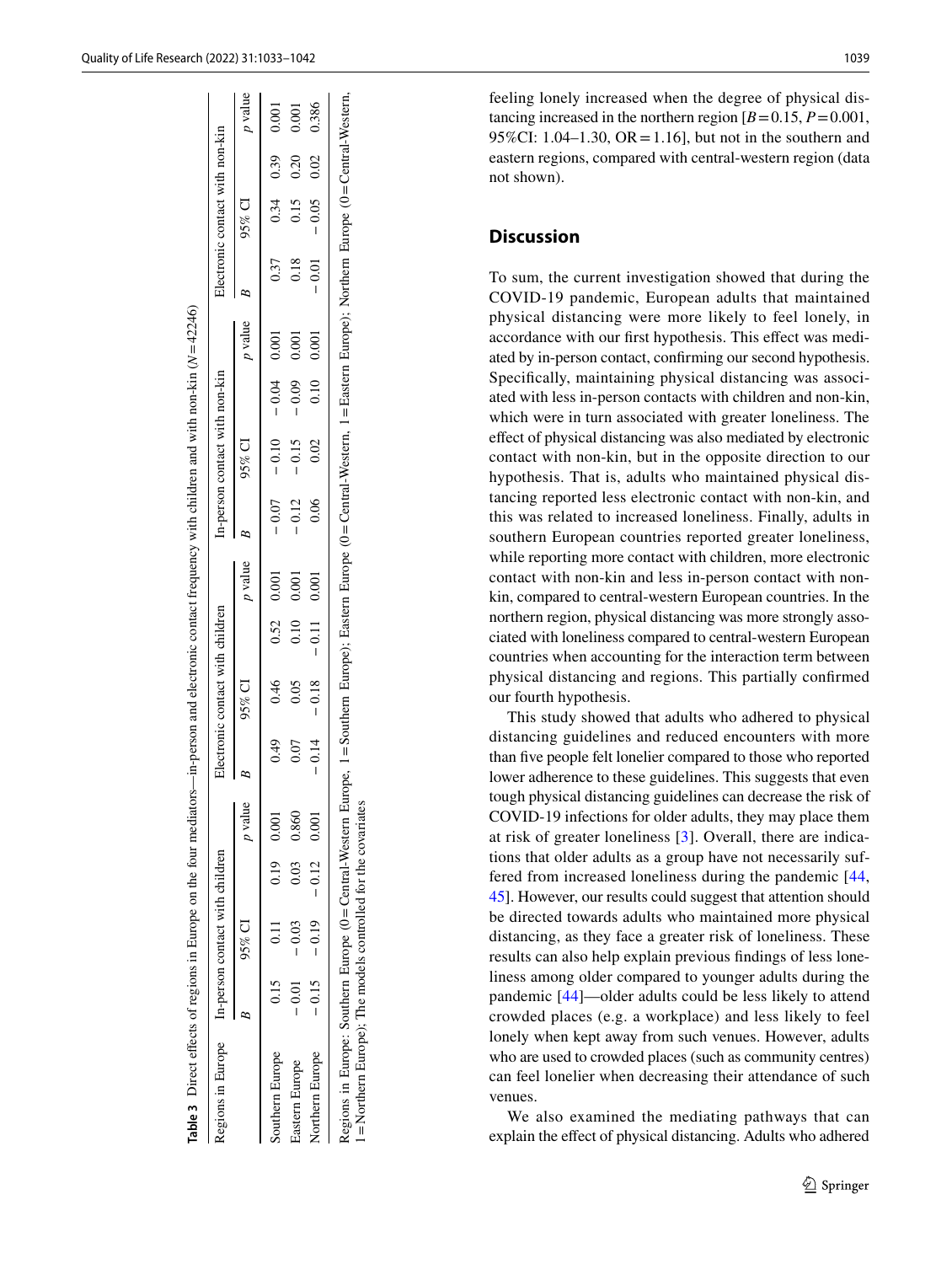to the guidelines reported less frequent in-person contacts with their children and non-kin, and these were related to increased loneliness. However, we also hypothesized that adults who report physical distancing will cope with their reduced in-person contacts by increasing their electronic interactions. This hypothesis was not supported by our results. Adults who maintained physical distancing also reported less electronic contact with non-kin, which was related to increased loneliness. These results indicate that older adults may not necessarily increase their use of alternative means of contact in order to cope with physical distancing guidelines, but rather that adhering to these guidelines could be related to lower overall contact with others. A potential explanation is that adults who avoided crowded places are those who were used to attending social settings for older adults, such as community centres [[46\]](#page-9-20), and it was more difficult to them to maintain electronic contact with the people from these venues. Another related explanation is that the connections with non-kin are usually based on face-to-face meetings  $[47]$  $[47]$  $[47]$ . Such meetings are difficult to carry out during the pandemic and not all older adults can bridge the technological gap and transfer these contacts to the electronic sphere [[48](#page-9-22)]. Thus, adults who refrain to a larger degree from crowded places seem to face a greater risk of both physical and electronic isolation. These fndings may indicate that adults could beneft from interventions to improve their digital literacy [\[20](#page-8-16)] and foster online social activities [\[49\]](#page-9-23) in order to combat loneliness.

Interestingly, electronic contact with children was not related to loneliness, unlike the association to electronic contact with non-kin. This fnding is supported by previous literature which indicated that contact with friends is more strongly associated with loneliness compared to contact with children [\[25](#page-8-22), [28](#page-9-2)]. Contact with children is more obligatory [[50\]](#page-9-24), while the connection with non-kin is voluntary and leans on value, mutual interests, equality, respect and love [\[27](#page-9-1)]. During the pandemic, electronic contact with children may entail ambivalent contacts [[26\]](#page-9-0), for example when children express excessive concern for their parents and argue with their behaviour choices. This study demonstrates the need to diferentiate between in-person and electronic contacts, especially during the current pandemic.

Older adults from southern European countries reported higher loneliness [[32\]](#page-9-6). Adults in southern European countries also reported more contact with children, perhaps in accordance with the more collectivist culture in these countries. They also reported more electronic contact with nonkin, thus they enjoy most sources of contacts that are related to lower loneliness. It is possible they feel lonelier despite their social contacts because the COVID-19 pandemic and the physical distancing increased their need and expectations for social contacts, which were not adequately met. Interestingly, and contrary to our predictions, in the northern region

there were stronger associations between physical distancing and loneliness. This trend calls for a more careful examination of the efects of physical distancing measures on social contacts and loneliness in diferent European regions.

This study has several strengths, including a large, representative European sample and a mediation model. It is limited in that due to complexity of data collection, the sample is cross-sectional and we therefore can't determine the temporal order between physical distancing and loneliness. For instance, it's possible that adults who are lonelier in the frst place are more likely to physically distance and avoid crowded settings. Furthermore, there are indications that cross-sectional estimates of mediation can generate biased estimates of longitudinal mediation parameters [[51](#page-9-25)]. We thus emphasize that future studies should examine these results using longitudinal data. However, we prefer to use the available cross-sectional data while taking this limitation into account, due to the timely nature of this study and the long time it will take until longitudinal COVID-19 SHARE data will be available. We also note that we did not use survey weights since, to our knowledge, it is not possible to use them in the Process statistical program. We controlled for socio-demographic and health factors which could adjust for some of the efects of not using weights.

To sum, the current study showed that during the COVID-19 pandemic, older adults who maintain physical distancing guidelines also have less in-person and electronic contacts, which is associated with a greater risk of loneliness. These results can guide policy, services, and intervention programs. Particular attention should be paid to adults who may struggle to maintain social contacts in light of physical distancing guidelines. Interventions such as digital courses can improve their digital literacy and alleviate some of their social isolation. It is also noteworthy that some adults may face difficulties in creating electronic ties. Therefore, interventions should also foster electronic contacts, for example via online group activities, for adults who may fnd it difficult to do so themselves.

**Supplementary Information** The online version contains supplementary material available at<https://doi.org/10.1007/s11136-021-02949-4>.

**Acknowledgements** This paper uses data from SHARE Wave 8 (DOIs: <https://doi.org/10.6103/SHARE.w8cabeta.001>). The SHARE data collection has been funded by the European Commission through FP5 (QLK6-CT-2001-00360), FP6 (SHARE-I3: RII-CT-2006-062193, COMPARE: CIT5-CT-2005-028857, SHARE-LIFE: CIT4-CT-2006-028812), FP7 (SHARE-PREP: GA N°211909, SHARE-LEAP: GA N°227822, SHARE M4: GA N°261982, DASISH: GA N°283646) and Horizon 2020 (SHARE-DEV3: GA N°676536, SHARE-COHESION: GA N°870628, SERISS: GA N°654221, SSHOC: GA N°823782) and by DG Employment, Social Affairs & Inclusion. Additional funding from the German Ministry of Education and Research, the Max Planck Society for the Advancement of Science, the U.S. National Institute on Aging (U01\_ AG09740-13S2, P01\_AG005842, P01\_AG08291, P30\_AG12815,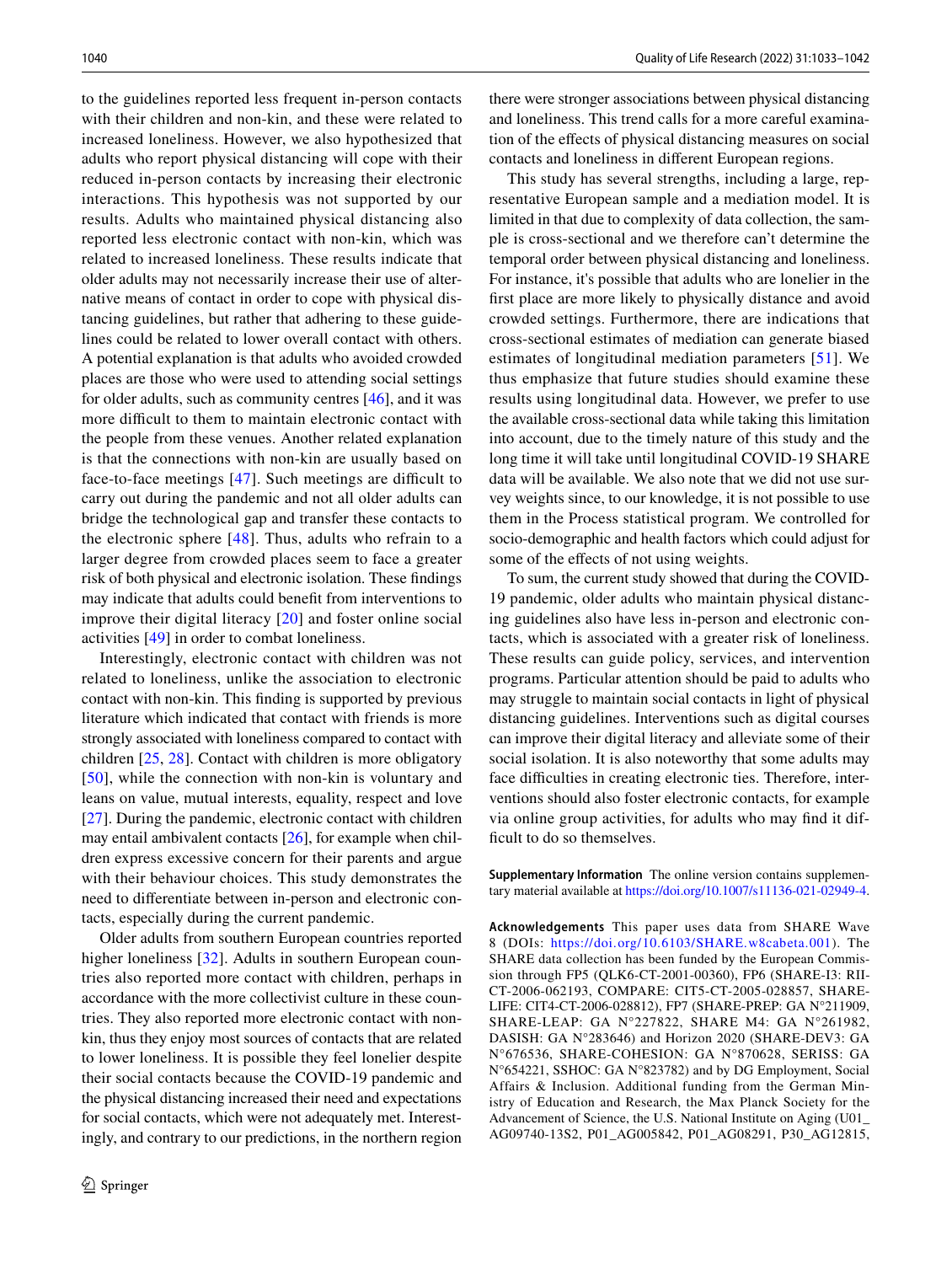R21\_AG025169, Y1-AG-4553-01, IAG\_BSR06-11, OGHA\_04-064, HHSN271201300071C) and from various national funding sources is gratefully acknowledged (see [www.share-project.org\)](http://www.share-project.org).

**Funding** No funding was received for conducting this study.

**Data availability** Our study is a secondary analysis of existing data. Data fles and documentation are for public use and available at [www.](http://www.share-project.org) [share-project.org](http://www.share-project.org).

**Code availability** Not applicable.

#### **Declarations**

**Conflict of interest** The authors have no confict of interest to disclose.

## **References**

- <span id="page-8-0"></span>1. Wu, C., Chen, X., Cai, Y., Xia, J., Zhou, X., Xu, S., Huang, H., Zhang, L., Zhou, X., Du, C., Zhang, Y., Song, J., Wang, S., Chao, Y., Yang, Z., Xu, J., Zhou, X., Chen, D., Xiong, W., … Song, Y. (2020). Risk factors associated with acute respiratory distress syndrome and death in patients with coronavirus disease 2019 pneumonia in Wuhan, China. *JAMA Internal Medicine*.<https://doi.org/10.1001/jamainternmed.2020.0994>
- <span id="page-8-1"></span>2. Remuzzi, A., & Remuzzi, G. (2020). COVID-19 and Italy: What next? *The Lancet, 395*(10231), P1225-1228. [https://doi.org/10.](https://doi.org/10.1016/S0140-6736(20)30627-9) [1016/S0140-6736\(20\)30627-9](https://doi.org/10.1016/S0140-6736(20)30627-9)
- <span id="page-8-2"></span>3. Armitage, R., & Nellums, L. B. (2020). COVID-19 and the consequences of isolating the elderly. *The Lancet. Public Health, 2667*(20), 30061. [https://doi.org/10.1016/S2468-2667\(20\)](https://doi.org/10.1016/S2468-2667(20)30061-X) [30061-X](https://doi.org/10.1016/S2468-2667(20)30061-X)
- <span id="page-8-3"></span>4. World Health Organization. (2020). Coronavirus disease (COVID-19) advice for the public. Retrieved January 17, 2021, from [https://www.who.int/emergencies/diseases/novel-coron](https://www.who.int/emergencies/diseases/novel-coronavirus-2019/advice-for-public/myth-busters) [avirus-2019/advice-for-public/myth-busters](https://www.who.int/emergencies/diseases/novel-coronavirus-2019/advice-for-public/myth-busters)
- <span id="page-8-4"></span>5. Valentowitsch, J. (2020). Flattening the COVID-19 curve: The impact of contact restrictions on the infection curve in Germany. *Das Gesundheitswesen, 82*(7), 646–648. [https://doi.org/](https://doi.org/10.1055/a-1194-4967) [10.1055/a-1194-4967](https://doi.org/10.1055/a-1194-4967)
- <span id="page-8-5"></span>6. Cohn-Schwartz, E., & Ayalon, L. (2020). Societal views of older adults as vulnerable and a burden to society during the COVID-19 outbreak: Results from an Israeli nationally representative sample. *Journals of Gerontology, Series B: Psychological Sciences and Social Sciences*. [https://doi.org/10.1093/geronb/](https://doi.org/10.1093/geronb/gbaa150) [gbaa150](https://doi.org/10.1093/geronb/gbaa150)
- <span id="page-8-18"></span>7. van Tilburg, T. G., Steinmetz, S., Stolte, E., van der Roest, H., & de Vries, D. H. (2020). Loneliness and mental health during the COVID-19 pandemic: A study among Dutch older adults. *Journals of Gerontology, Series B: Psychological Sciences and Social Sciences*. <https://doi.org/10.1093/geronb/gbaa111>
- 8. Roth, A. R. (2020). Social networks and health in later life: A state of the literature. *Sociology of Health & Illness*. [https://doi.org/10.](https://doi.org/10.1111/1467-9566.13155) [1111/1467-9566.13155](https://doi.org/10.1111/1467-9566.13155)
- 9. Ferreira, L. N., Pereira, L. N., da Fé Brás, M., & Ilchuk, K. (2021). Quality of life under the COVID-19 quarantine. *Quality of Life Research*. <https://doi.org/10.1007/s11136-020-02724-x>
- <span id="page-8-6"></span>10. Liu, L. J., & Guo, Q. (2007). Loneliness and health-related quality of life for the empty nest elderly in the rural area of a mountainous county in China. *Quality of Life Research, 16*(8), 1275–1280. <https://doi.org/10.1007/s11136-007-9250-0>
- <span id="page-8-7"></span>11. Burholt, V., Winter, B., Aartsen, M., Constantinou, C., & Dahlberg, L. (2019). A critical review and development of a conceptual model of exclusion from social relations for older people. *European Journal of Ageing*. [https://doi.org/10.1007/](https://doi.org/10.1007/s10433-019-00506-0) [s10433-019-00506-0](https://doi.org/10.1007/s10433-019-00506-0)
- <span id="page-8-8"></span>12. Seifert, A., & Hassler, B. (2020). Impact of the COVID-19 pandemic on loneliness among older adults in Austria. *Frontiers in Sociology, 5*, 1–15.<https://doi.org/10.3389/fsoc.2020.590935>
- <span id="page-8-9"></span>13. Burholt, V., Windle, G., Gott, M., Morgan, D. J., & Meeks, S. (2020). Technology-mediated communication in familial relationships: Moderated-mediation models of isolation and loneliness. *The Gerontologist, 60*(7), 1202–1212. [https://doi.org/10.1093/](https://doi.org/10.1093/geront/gnaa040) [geront/gnaa040](https://doi.org/10.1093/geront/gnaa040)
- <span id="page-8-10"></span>14. Heid, A. R., Cartwright, F., Wilson-genderson, M., & Pruchno, R. (2020). Challenges experienced by older people during the initial months of the COVID-19 pandemic. *The Gerontologist*. [https://](https://doi.org/10.1093/geront/gnaa138) [doi.org/10.1093/geront/gnaa138](https://doi.org/10.1093/geront/gnaa138)
- <span id="page-8-11"></span>15. Czaja, S. J., Boot, W. R., Charness, N., Rogers, W. A., & Sharit, J. (2018). Improving social support for older adults through technology: Findings from the PRISM randomized controlled trial. *The Gerontologist, 58*(3), 467–477.
- <span id="page-8-12"></span>16. Hajek, A., & König, H. H. (2020). Social isolation and loneliness of older adults in times of the COVID-19 pandemic: Can use of online social media sites and video chats assist in mitigating social isolation and loneliness? *Gerontology*. [https://doi.org/10.](https://doi.org/10.1159/000512793) [1159/000512793](https://doi.org/10.1159/000512793)
- <span id="page-8-13"></span>17. Szabo, A., Allen, J., Stephens, C., & Alpass, F. (2019). Longitudinal analysis of the relationship between purposes of internet use and well-being among older adults. *The Gerontologist, 59*(1), 58–68.<https://doi.org/10.1093/geront/gny036>
- <span id="page-8-14"></span>18. Khalaila, R., & Vitman-Schorr, A. (2018). Internet use, social networks, loneliness, and quality of life among adults aged 50 and older: Mediating and moderating efects. *Quality of Life Research, 27*(2), 479–489. [https://doi.org/10.1007/](https://doi.org/10.1007/s11136-017-1749-4) [s11136-017-1749-4](https://doi.org/10.1007/s11136-017-1749-4)
- <span id="page-8-15"></span>19. Nimrod, G. (2020). Aging well in the digital age: Technology in processes of selective optimization with compensation. *The Journals of Gerontology, Series B: Psychological Sciences and Social Sciences, 75*(9), 2008–2017. [https://doi.org/10.1093/ger](https://doi.org/10.1093/geronb/gbz111)[onb/gbz111](https://doi.org/10.1093/geronb/gbz111)
- <span id="page-8-16"></span>20. Huxhold, O., Hees, E., & Webster, N. J. (2020). Towards bridging the grey digital divide: Changes in internet access and its predictors from 2002 to 2014 in Germany. *European Journal of Ageing, 17*(3), 271–280. [https://doi.org/10.1007/](https://doi.org/10.1007/s10433-020-00552-z) [s10433-020-00552-z](https://doi.org/10.1007/s10433-020-00552-z)
- <span id="page-8-17"></span>21. Peres, R., Muller, E., & Mahajan, V. (2010). Innovation difusion and new product growth models: A critical review and research directions. *International Journal of Research in Marketing, 27*(2), 91–106.<https://doi.org/10.1016/j.ijresmar.2009.12.012>
- <span id="page-8-19"></span>22. Benke, C., Autenrieth, L. K., Asselmann, E., & Pané-farré, C. A. (2020). Lockdown, quarantine measures, and social distancing: Associations with depression, anxiety and distress at the beginning of the COVID-19 pandemic among adults from Germany. *Psychiatry Research, 293*, 113462. [https://doi.org/10.1016/j.psych](https://doi.org/10.1016/j.psychres.2020.113462) [res.2020.113462](https://doi.org/10.1016/j.psychres.2020.113462)
- <span id="page-8-20"></span>23. Cohn-Schwartz, E., Levinsky, M., & Litwin, H. (2020). Social network type and subsequent cognitive health among older Europeans. *International Psychogeriatrics*. [https://doi.org/10.1017/](https://doi.org/10.1017/S1041610220003439) [S1041610220003439](https://doi.org/10.1017/S1041610220003439)
- <span id="page-8-21"></span>24. Litwin, H., & Stoeckel, K. J. (2014). Confdant network types and well-being among older Europeans. *The Gerontologist, 54*(5), 762–772.<https://doi.org/10.1093/geront/gnt056>
- <span id="page-8-22"></span>25. Pinquart, M., & Sörensen, S. (2001). Infuences on loneliness in older adults: A meta-analysis. *Basic and Applied Social Psychology, 23*(4), 245–266. [https://doi.org/10.1207/S15324834BASP23](https://doi.org/10.1207/S15324834BASP2304_2) [04\\_2](https://doi.org/10.1207/S15324834BASP2304_2)